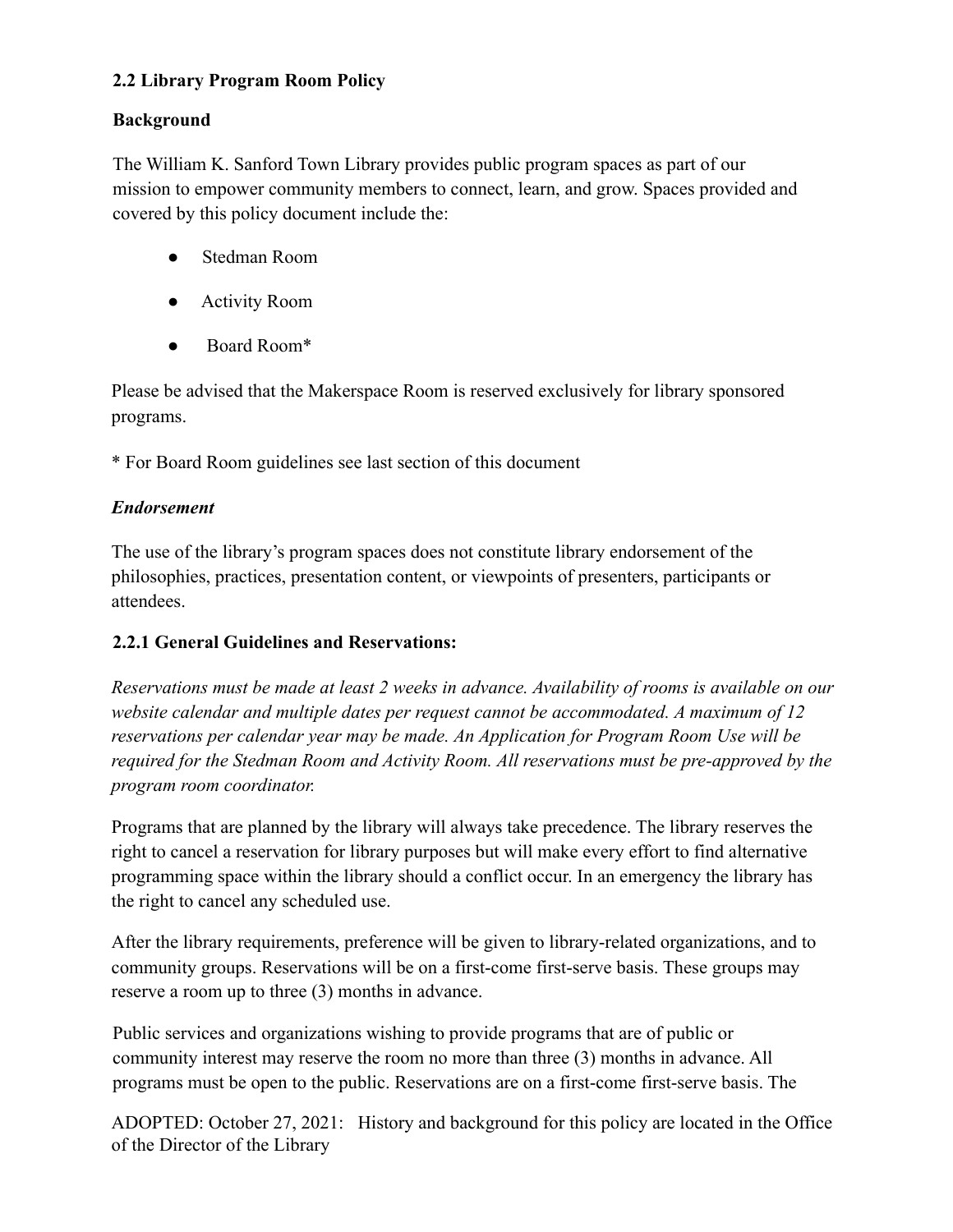meeting room coordinator reserves the right to determine what is or is not of public or community interest.

Standing reservations and consecutive use for programs are not permitted.

If a program leader is more than 15 minutes late, the event will be cancelled.

A room setup configuration, including setup of audiovisual equipment, can be selected during the Room Booking process, after the *Application for Program Room Use* has been approved.

Program rooms are available for use during the library's hours of operation. Set-up may not begin before the library's normal opening time. Please adjust commencement of morning meetings accordingly. All members of the group must vacate the meeting room 15 minutes **prior** to the end time agreed to during the booking process. Room usage that exceeds closing time will result in loss of future Program Room use privileges.

### **Library Hours:**

M-Th 10am-8pm Fri. 10am-6pm Sat. 10:00am-5:00pm

Sun. 1:00pm-5:00pm

*Summer Hours: Memorial Day to Labor Day Closed Sundays*

# **2.2.2 Consent to Filming & Photography**

All programs presented at the library are subject to filming for broadcast on the Town of Colonie Government Cable Channel. By submitting the *Application for Program Room Use*, permission to allow filming and broadcasting is granted.

The Library reserves the right to photograph visitors to our meeting rooms during programs for use in library marketing. If you do not wish your likeness or that of your minor children to be used in marketing materials, please fill out the *Program Photography Form* indicating your preference.

# **2.2.3 Special Guidelines**

# *Special Guidelines for Businesses*

Programs presented by a business or commercial entity must be of a generic and purely informational nature. Sales pitches, promotions, or offers of goods or services are not permitted.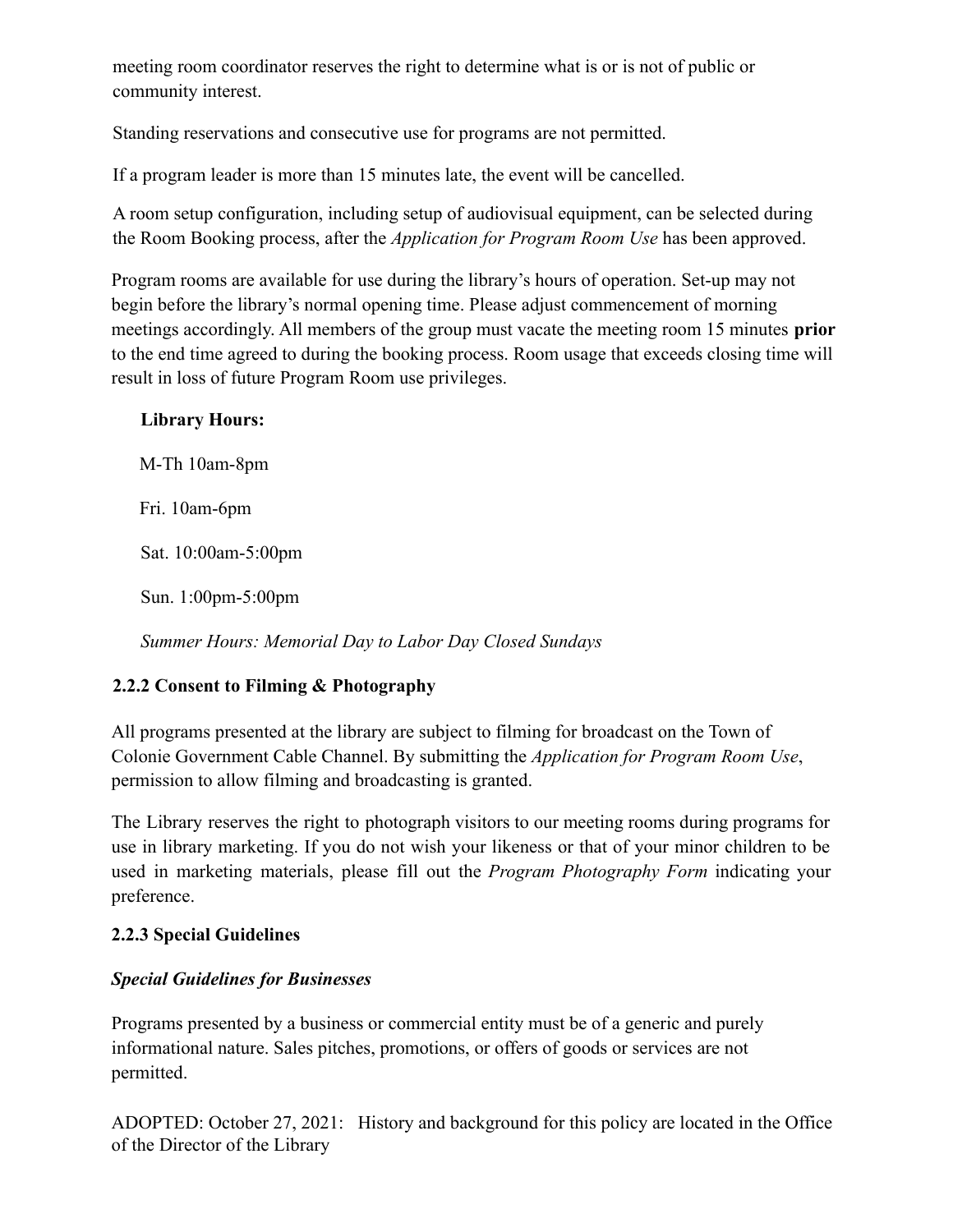All literature to be distributed must be approved by the library Director in advance.

Except as a designation of location, the name of the library may not be used in any publicity relating to use of program rooms.

Neither the name nor address of the William K. Sanford Town Library may be used as the address of any organization.

The library reserves the right to publicize – or not publicize – programs offered by businesses; there is no guarantee that space can be allocated for such events in our digital or print marketing materials.

#### *Special Guidelines for Tutors*

Tutors are not allowed to reserve Program Rooms. See Tutor Policy for more details.

#### *Special Guidelines for Group Music Recitals & Piano Use*

Teachers with more than 50% of their students residing in the Town of Colonie may reserve the Stedman Room for no more than one group music recital per year. All general program room policies apply.

One supervised rehearsal session may be booked if space is available.

The Stedman Room features a piano which may be used during recitals and other programs, upon approval during the Room Booking process.

The piano may not be used for casual playing or for outdoor performances. No mechanical or electrical equipment may be attached to the piano.

The piano can be tuned upon request. Tuning will be completed by the Library's preferred tuning service, and costs associated with tuning will be billed to the group or individual sponsoring the event or program.

#### *Special Guidelines for Film Screenings*

Groups must secure public performance rights to screen films in library program rooms, and provide the library with proof of rights. The library is not responsible for securing these rights, nor is it liable for a group's violation of this regulation.

#### **2.2.4 Liability and Property Rules**

Program Rooms shall not be available for the conduct of any illegal activity, or for social gatherings or religious programs/services.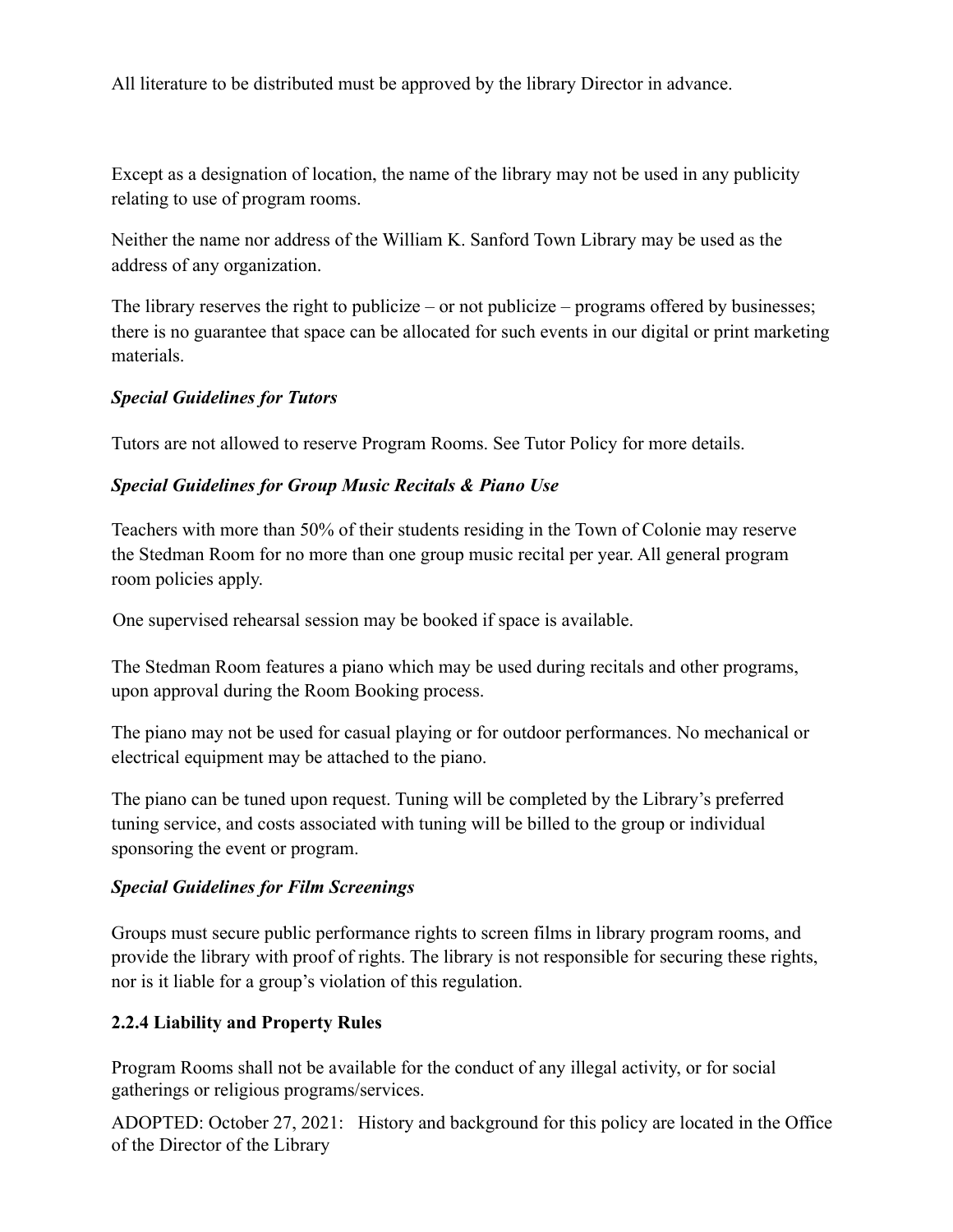No admission fee may be charged for any program and any solicitation of funds is prohibited.

Subject to specific approval by the Library Director, a non-profit group may charge a fee to offset the cost of materials for participants.

The Library reserves the right to limit the number of programs presented per calendar year by any individual or group.

Except as a designation of location, the name of the library may not be used in any publicity relating to use of program rooms. Neither the name nor address of the William K. Sanford Town Library may be used as the address of any organization.

Programs involving the use of materials likely to result in damage to the facilities are not permitted.

Any damage to library facilities, willful or negligent, will be charged to the sponsoring group or individual.

Permission may be granted to serve light refreshments. All refreshments must remain within the program Room. *No food for refreshments may be prepared on the premises.*

Program participants are not permitted in staff areas of the library, including the staff lounge and restrooms, with the exception of permission granted by staff. The door leading to these areas must be kept closed at all times for security purposes.

The library is not responsible for loss or damage to the property of either the sponsoring group or persons in attendance.

The library assumes no liability for articles left for exhibit or display.

No property will be accepted by the library for safekeeping.

No alcoholic beverages allowed on premises.

#### **2.2.5 Monitoring and Oversight**

Library personnel must have free access to program rooms at all times. The library retains the right to monitor all programs conducted on the premises to ensure compliance with the above rules.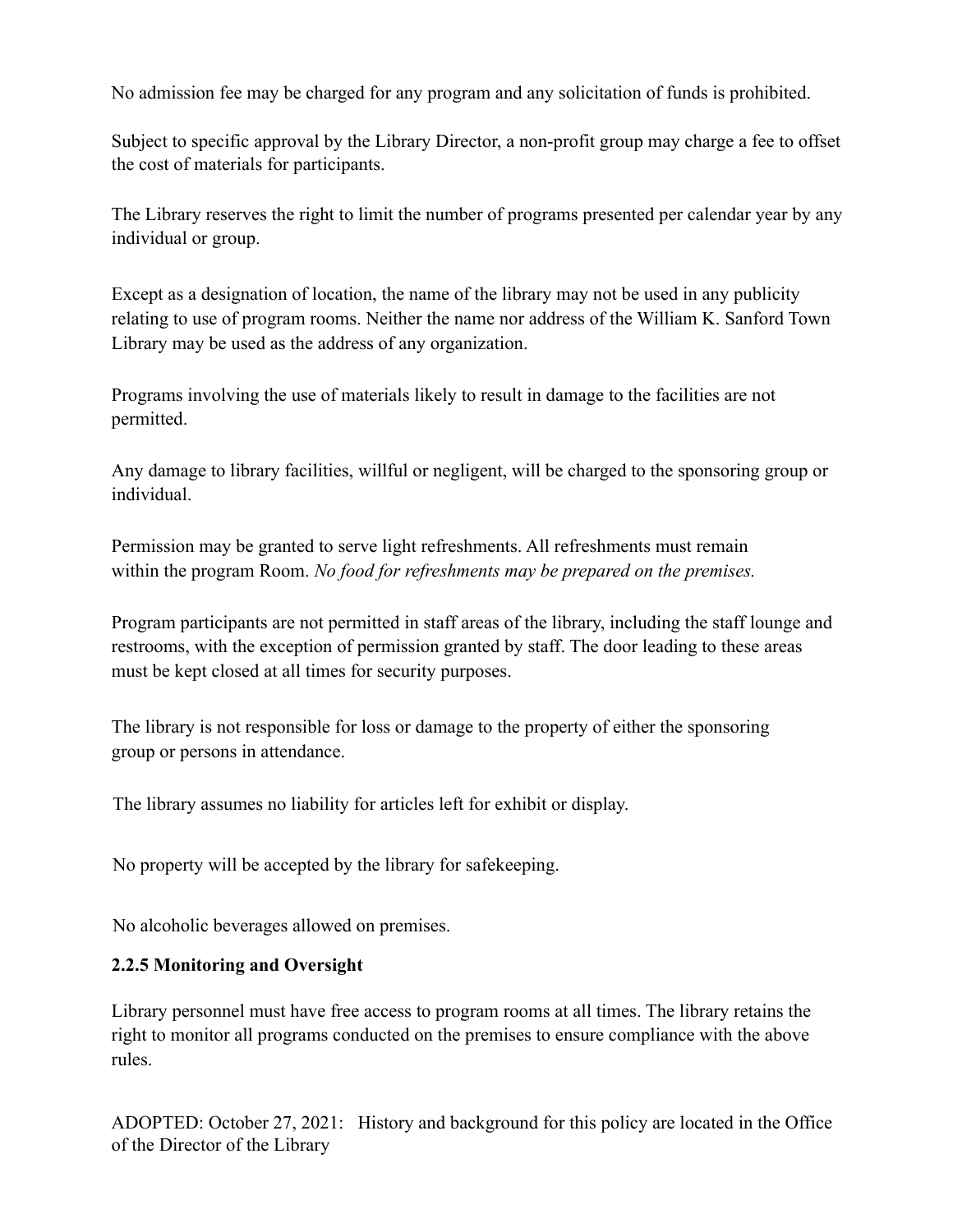Programs may not disturb library operations and must comply with all current library safety policy.

All programs involving minors must have an adult sponsor present and personally responsible for the event.

The library reserves the right to order the program room cleared for infringement of any of these rules and sponsoring groups may also be barred from future use of the room.

#### **2.2.6 Use of Library Audiovisual Equipment**

Audiovisual equipment is available for use during programs booked in advance, and must be requested at the time of room booking. Specific equipment is available to each room – see Room Descriptions below for details.

The library does not provide operators for the audiovisual equipment. Ask at the Information Desk if assistance is required.

Groups are responsible for loss or damage to library equipment.

**\*A note on Sound:** The library's house sound system is not designed to interface with instruments or other professional sound equipment; performers are welcome to bring their own gear, but should not plan on connecting anything to the library system. Please inquire in advance to discuss any specific needs.

#### **2.2.7 Room Descriptions and Policies**

#### *Activity Room:*

This 30x24 room is available for smaller programs, with a max capacity of **30**

Room is equipped with:

| chairs                                                      |
|-------------------------------------------------------------|
| folding tables                                              |
| Projection screen                                           |
| Overhead Projector                                          |
| AV Amenities*:                                              |
| Connections for your laptop, with Mac and Ipad adaptors for |
| connecting devices to projector                             |